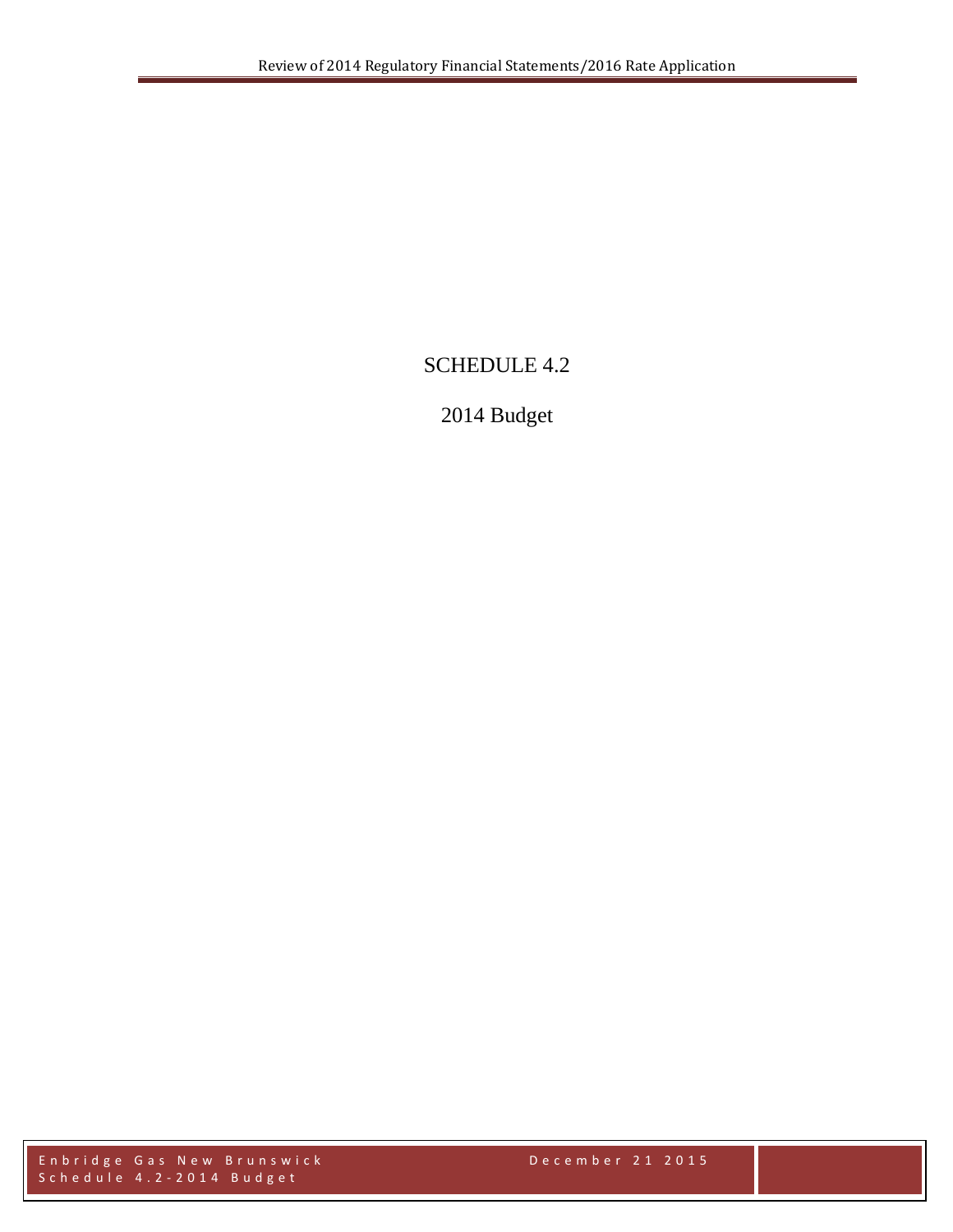Budget Balance Sheet for Regulatory Purposes For the year ended December 31, 2014

|                | 1 (in thousands of dollars)                                                                                                        |               |
|----------------|------------------------------------------------------------------------------------------------------------------------------------|---------------|
| $\overline{2}$ | <b>Assets</b>                                                                                                                      | 2014          |
|                | 3 Regulated Assets                                                                                                                 |               |
| 4<br>5         | Property, Plant and Equipment (Note 2)<br>Gas Distributor Plant in Service - Net (includes AFUDC capitalized during 2014 of \$3.8) | \$<br>178,744 |
| 6              | <b>Construction Work In Progress - Gas Distributor Plant</b>                                                                       | 400           |
| 7              | <b>Total Property, Plant &amp; Equipment</b>                                                                                       | 179,144       |
| 8              | <b>Deferred Charges</b>                                                                                                            |               |
| 9              | Deferred Development Costs - Net (Note 3)                                                                                          | 350           |
| 10             | Development O&M Capitalized Costs - Net (Note 4)                                                                                   | 94,396        |
| 11             | <b>Total Deferred Charges</b>                                                                                                      | 94,746        |
| 12             | <b>Short Term Investments</b>                                                                                                      | 2,959         |
| 13             | <b>Total Regulated Rate Base Assets</b>                                                                                            | 276,849       |
|                | 14 Other Regulated Assets (Note 5)                                                                                                 | 30,189        |
| 15             | <b>Total Regulated Assets</b>                                                                                                      | 307,038       |
| 16             | <b>Regulatory Deferral (Note 1)</b>                                                                                                | 185,213       |
| 17             | <b>Total Assets</b>                                                                                                                | \$<br>492,251 |
| 18             | <b>Liabilities and Partner's Equity</b>                                                                                            |               |
|                |                                                                                                                                    |               |
|                | 19 Partner's Equity (Ratebase) (Note 1)                                                                                            | \$<br>131,805 |
|                | 20 Long-term Advances from Associates and Affiliates (Note 6)                                                                      | 149,500       |
|                | 21 Other Regulated Liabilities (Note 7)                                                                                            | 25,733        |
| 22             |                                                                                                                                    | 307,038       |
|                | 23 Partner's Equity (Regulatory Deferral)                                                                                          | 185,213       |
| 24             | <b>Total Liabilities and Equity</b>                                                                                                | \$<br>492,251 |

**Financial Statement Effects of Rate Regulation and Legislative Changes –** Note 1 **Rate Base for Regulatory Purposes –** Note 12 **Capital Structure for Regulatory Purposes** – Note 13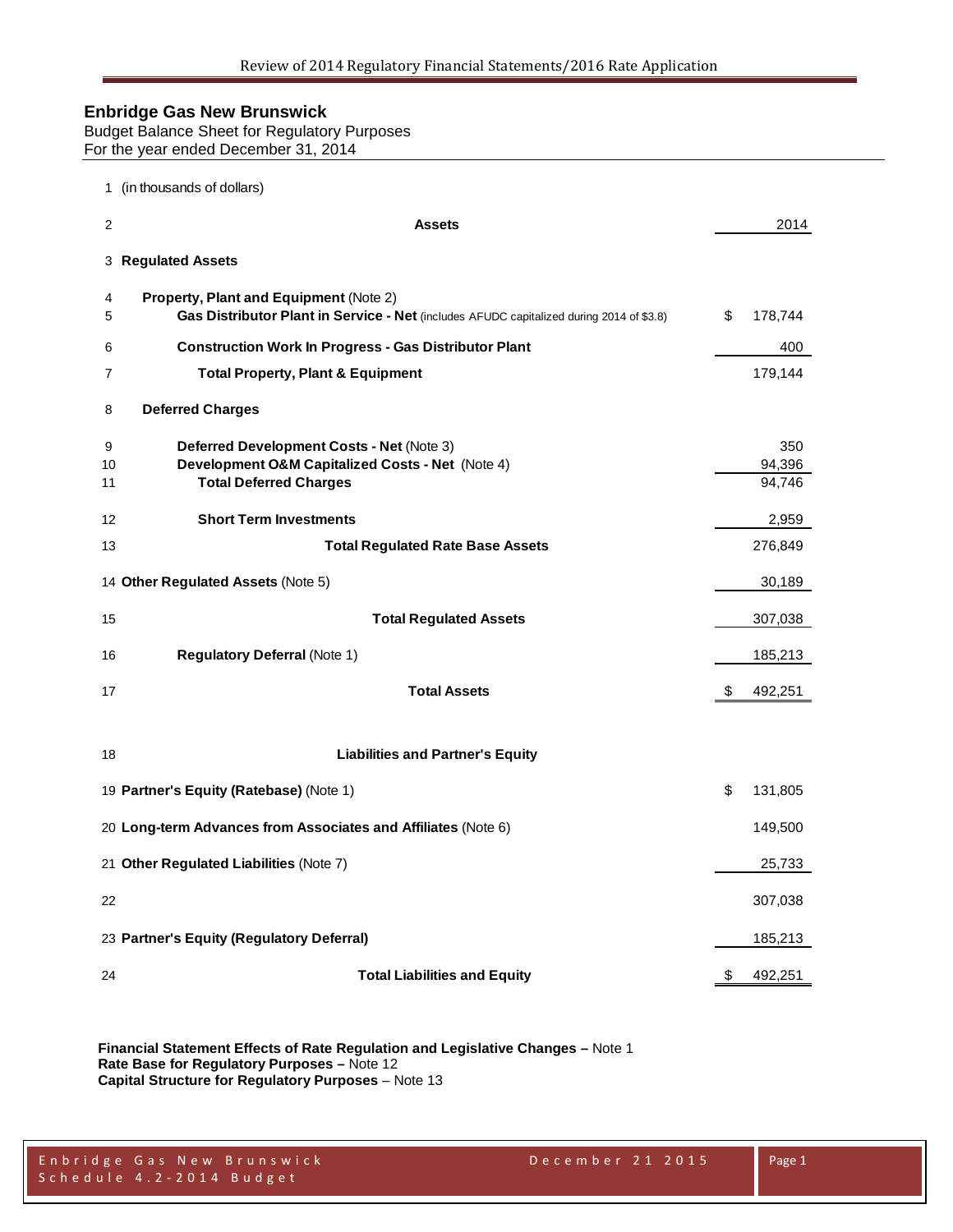Statement of Budgeted Income for Regulatory Purposes For the year ended December 31, 2014

#### 1 (in thousands of dollars)

| $\overline{c}$ |                                                                                   | 2014         |
|----------------|-----------------------------------------------------------------------------------|--------------|
| 3              | <b>Revenue</b>                                                                    |              |
| 4              | <b>Operating Revenue (Note 8)</b>                                                 |              |
| 5              | Gas distribution                                                                  | \$<br>45,257 |
| 6              | Miscellaneous                                                                     | 180          |
| 7              | <b>Allowance for Funds Used During Construction</b>                               | 4            |
| 8              |                                                                                   | 45,441       |
| 9              | <b>Service and Inspections</b>                                                    |              |
| 10             | Revenue                                                                           | 858          |
| 11             | Cost of goods sold                                                                | (721)        |
| 12             |                                                                                   | 137          |
| 13             | <b>Total Revenue</b>                                                              | 45,578       |
|                | 14 Expenses                                                                       |              |
| 15             | <b>Operating Expenses</b>                                                         |              |
| 16             | Operating and maintenance (Note 9)                                                | 11,684       |
| 17             | Transportation (net)                                                              | 2,134        |
| 18             | Total Operating and maintenance expenses                                          | 13,818       |
| 19             | Bad debt expense                                                                  | 278          |
| 20             | Amortization of Property, Plant and Equipment                                     | 7,659        |
| 21             | <b>Municipal and Other Taxes</b>                                                  | 1,250        |
| 22             | Interest on Amounts Due to Associates & Affiliates and Other Interest (Note 10)   | 8,409        |
| 23             | <b>Amortization of Deferred Development Costs</b>                                 | 2,877        |
| 24             | <b>Total Expenses</b>                                                             | 34,291       |
|                | 25 Income before Extraordinary Items, Regulatory Deferral and Return on Rate Base | 11,287       |
|                | 26 Regulatory Deferral                                                            | 2,260        |
|                | 27 Regulated Return on Equity (Note 11)                                           | \$<br>13,547 |

**Financial Statement Effects of Rate Regulation and Legislative Changes –** Note 1 **Details of Affiliate Transactions** – Note 14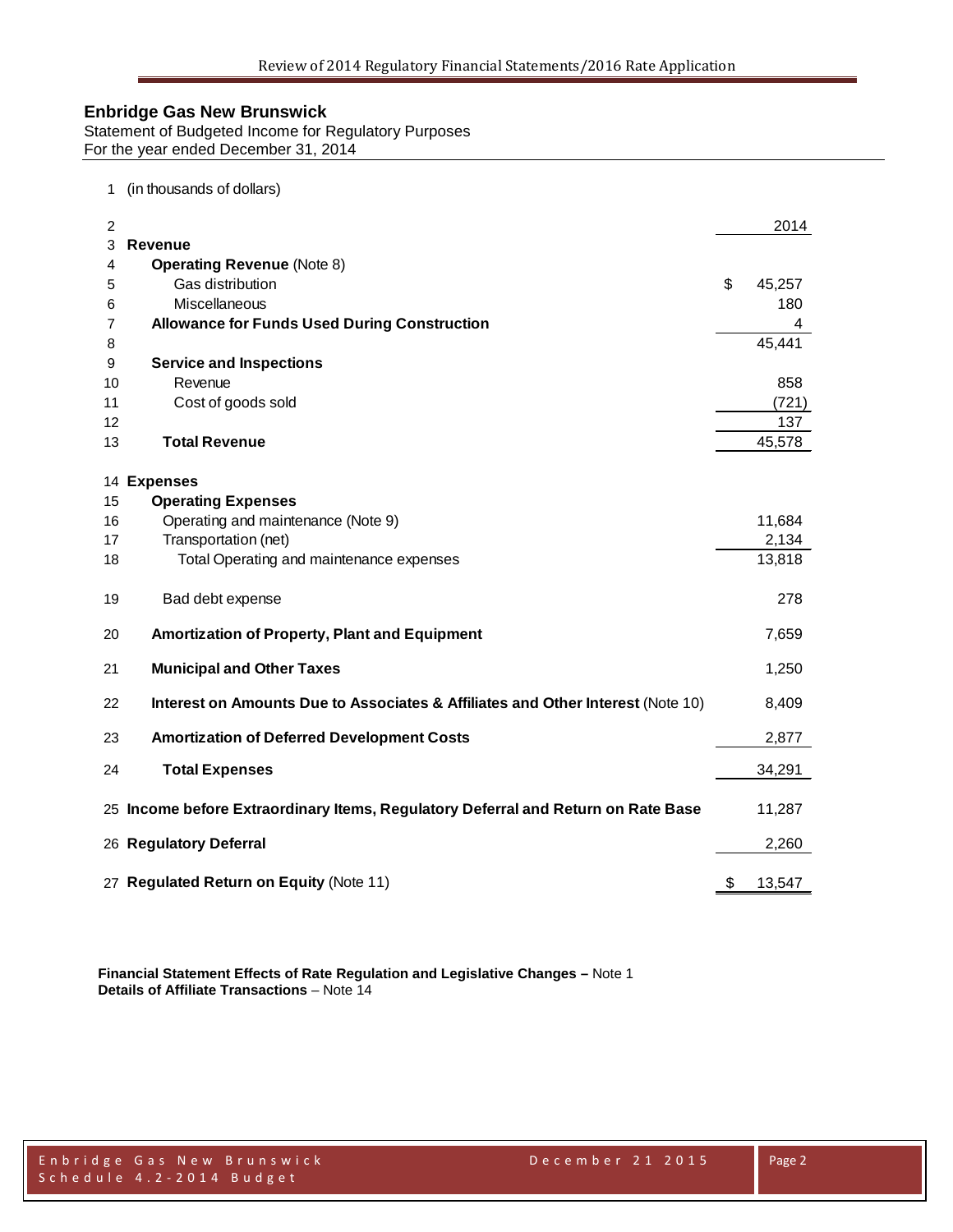Notes to 2014 Budget Regulatory Financial Results For the year ended December 31, 2014

#### Note 1 **Financial Statement Effects of Rate Regulation and Legislative Changes**

 The Public Utility's primary business activities are subject to regulation by the New Brunswick Energy and Utilities Board (EUB). The Public Utility follows accounting practices prescribed by its regulator or stipulated in approved ratemaking decisions that are subject to examination and approval by the EUB and are similar to those being used by other enterprises in the gas distribution industry in Canada. Accordingly, the timing and recognition of certain revenues and expenses may differ from that otherwise expected under generally accepted accounting principles (GAAP) applicable to non-regulated

operations. The ultimate recoverability of costs incurred is dependent upon the approval of the EUB.

 Rate regulation creates differences between the manner in which the Public Utility accounts for transactions or events and how they would be accounted for if the Public Utility was not subject to rate regulation. The differences in accounting treatment include:

 The EUB permits an "allowance for funds used during construction" (AFUDC) to be included in the rate base. In addition, AFUDC is included in the cost of property, plant and equipment and is depreciated over future periods as part of the total cost of the related asset, based on the expectation that depreciation expense, including the AFUDC component, will be approved for inclusion in future rates. AFUDC for rate-regulated entities includes both an interest component and a cost of equity component. In the absence of rate regulation, GAAP would permit the capitalization of only the interest component. Therefore, the initial set up of the equity component as a capitalized asset and the corresponding revenue recognized during the construction phase would not be recognized nor would the subsequent depreciation of the asset.

 As prescribed by the EUB, the Public Utility does not recognize gains and losses on the sale of Enbridge Utility Gas (EUG) in the statement of income and uses a purchase gas variance account to defer the gain or loss on sale. Non-regulated enterprises would normally account for the gain or loss in the statement of income or comprehensive income.

 Enbridge Inc., on behalf of the Public Utility, maintains a pension plan which provides defined benefit pension benefits to employees. As prescribed by the EUB, contributions made to the plan are expensed as paid, consistent with the recovery of such costs in rates. Under GAAP, pension costs and obligations for defined benefit pension plans are determined using the projected benefit method and are charged to income as services are rendered.

 The Public Utility had been subject to non-traditional regulation which recognized its immature nature. Unlike many similar utilities, the Public Utility's rates were not set on a cost based methodology. Prior to October 1, 2012, the Public Utility's rates were set exclusively based upon a market based methodology, and were based on a targeted savings over alternate fuel for end use customers. This rate setting methodology had been approved by the EUB for use during the development period after which rates are expected to be cost based.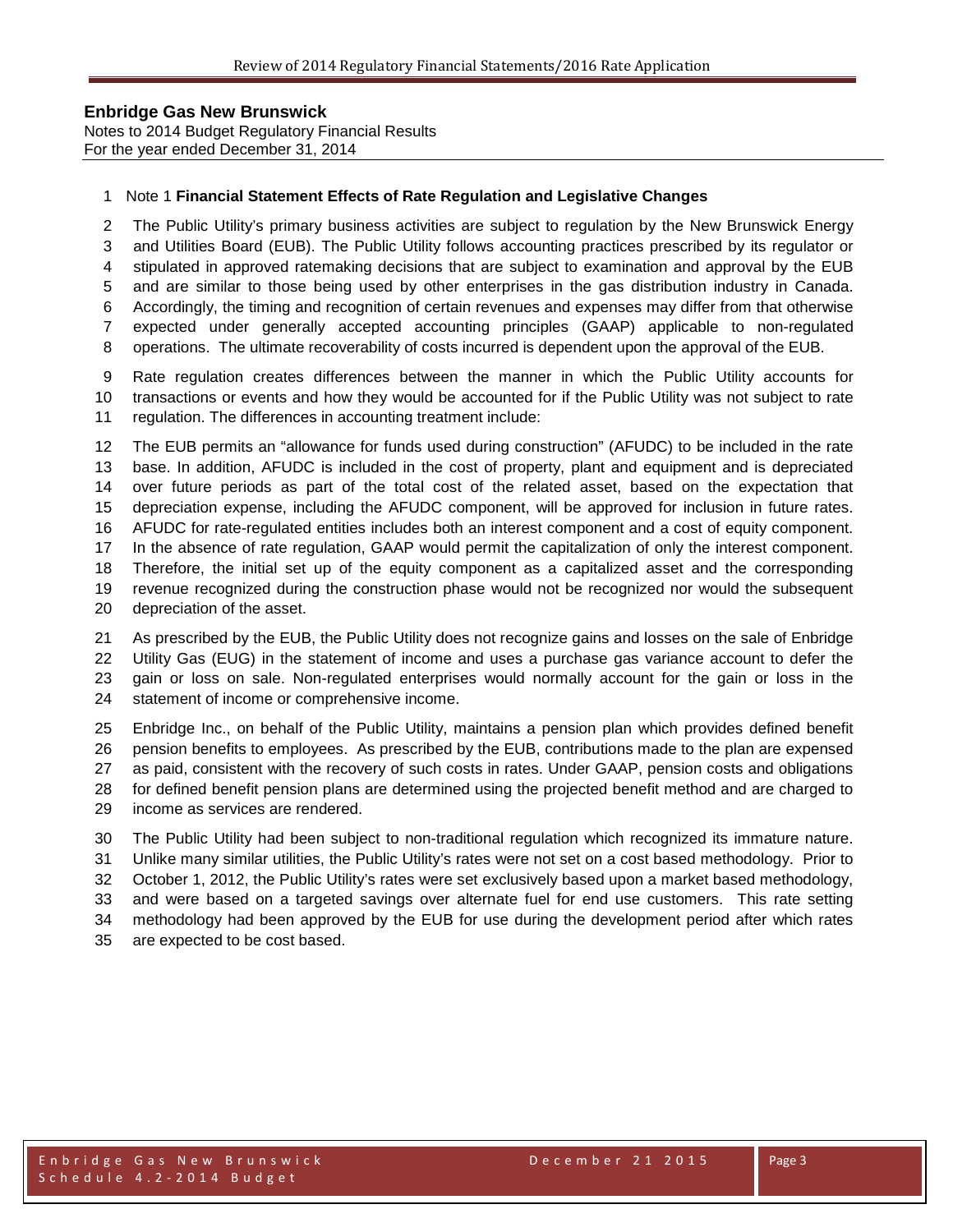Notes to 2014 Budget Regulatory Financial Results For the year ended December 31, 2014

#### Note 1 **Financial Statement Effects of Rate Regulation and Legislative Changes (continued)**

- In December 2011, the Province of New Brunswick introduced legislation that outlined new rate classes,
- and a new rate setting methodology for the Public Utility. The legislation subsequently received
- proclamation on January 18, 2012, with the supporting Rates and Tariffs Regulation being filed April 16,
- 2012.
- In May 2013, in response to an appeal launched by EGNB, the New Brunswick Court of Appeal ruled that Section 4(1) of the legislation restricting the revenue to cost ratio to 1.2:1 was ultra vires.
- The legislation noted above also provided direction with regards to the regulatory deferral account, which
- the EUB had historically approved to capture the difference between the Public Utility's regulated
- revenues and its revenue requirement, which non-regulated enterprises would not recognize. Based on
- the legislative changes, the Public Utility is no longer permitted to depreciate, amortize, earn a return on,
- or otherwise consider the regulatory deferral account when calculating its revenue requirement. In
- response to this legislation, the Public Utility has not considered the deferral account for the purpose of establishing the revenue requirement. However, it will remain as an asset on Enbridge Gas New
- Brunswick's balance sheet as it remains an asset of the Public Utility for regulatory purposes. Similarly,
- the capital structure associated with the regulatory deferral account will also remain on the balance
- sheet. However, the debt and equity associated with the regulatory deferral account are not considered
- when calculating the allowed rate of return for the Public Utility.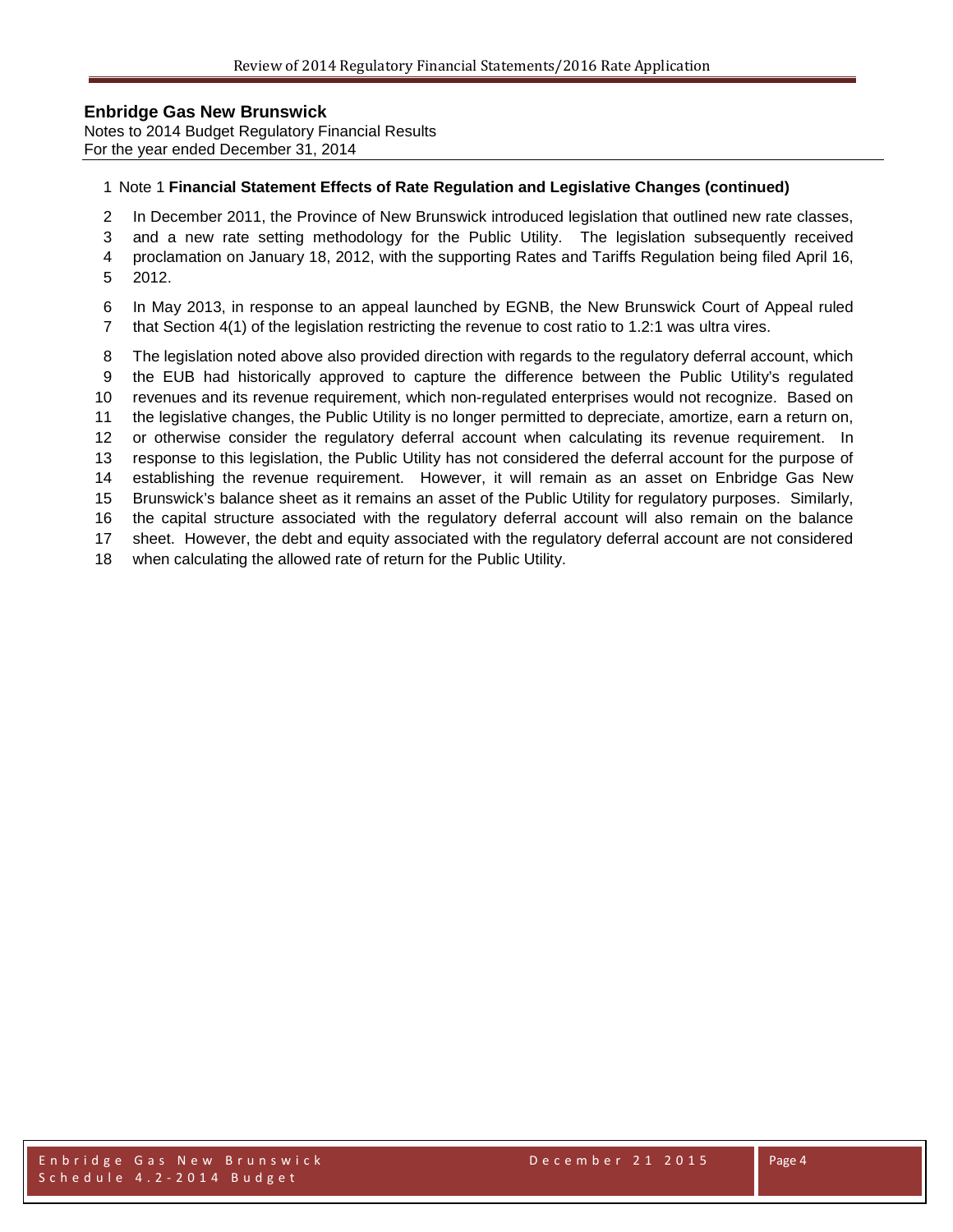Notes to 2014 Budget Regulatory Financial Results For the year ended December 31, 2014

(in thousands of dollars)

## Note 2 **Property, Plant & Equipment**

| 1  |                                   |               |                    | 2014            |              |
|----|-----------------------------------|---------------|--------------------|-----------------|--------------|
| 2  |                                   |               | <b>Accumulated</b> | <b>Net Book</b> | Rates of     |
| 3  |                                   | Cost          | Amortization       | Value           | Amortization |
|    | 4 Property, plant & equipment     |               |                    |                 |              |
| 5  | <b>General Plant</b>              |               |                    |                 |              |
| 6  | Computer Hardware & Software      | \$<br>3,110   | (2, 159)           | 951             | 28.80%       |
| 7  | Tools and Work Equipment          | 1,025         | (379)              | 646             | 20.00%       |
| 8  | Office Furniture and Equipment    | 488           | (177)              | 311             | 4.40%        |
| 9  | <b>Transportation Equipment</b>   | 1,617         | (780)              | 837             | 18.45%       |
| 10 | Incentives                        | 91            | (18)               | 73              | 20.00%       |
| 11 | Leasehold Improvements            | 914           | (565)              | 349             | 1            |
| 12 | Subtotal                          | 7,245         | (4,078)            | 3,167           |              |
| 13 | <b>Distribution Plant</b>         |               |                    |                 |              |
| 14 | Land                              | 375           |                    | 375             |              |
| 15 | Rights of way and easements       | 156           |                    | 156             |              |
| 16 | <b>Distribution Mains</b>         | 127,901       | (24, 872)          | 103,029         | 2.43%        |
| 17 | <b>Street Services</b>            | 59,064        | (14, 787)          | 44,277          | 3.83%        |
| 18 | <b>Meters and Regulators</b>      | 24,406        | (6,010)            | 18,396          | 4.46%        |
| 19 | <b>Stations</b>                   | 14,171        | (4, 827)           | 9,344           | 4.40%        |
| 20 | Subtotal                          | 226,073       | (50, 496)          | 175,577         |              |
| 21 | Total plant in service            | 233,318       | (54, 574)          | 178,744         |              |
| 22 | Construction work in progress     | 400           |                    | 400             |              |
| 23 | Total property, plant & equipment | \$<br>233,718 | \$<br>(54, 574)    | 179,144<br>\$   |              |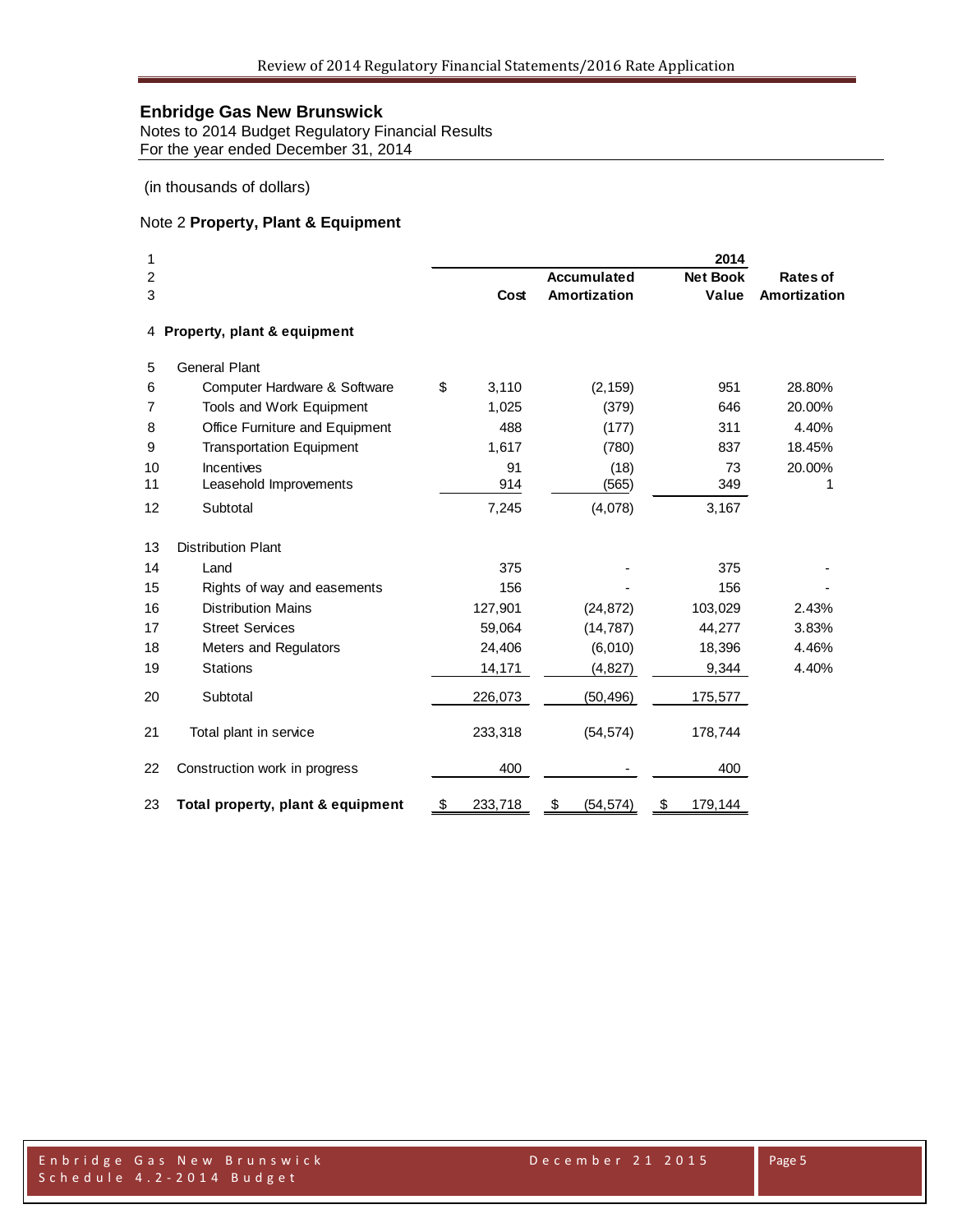Notes to 2014 Budget Regulatory Financial Results For the year ended December 31, 2014

(in thousands of dollars)

#### Note 3 **Deferred Development Costs - Net**

|        |                                          |    |                |                             |                     |    | 2014                     |
|--------|------------------------------------------|----|----------------|-----------------------------|---------------------|----|--------------------------|
| 2<br>3 |                                          |    | Cost           | Accumulated<br>Amortization |                     |    | <b>Net Book</b><br>Value |
| 5      | Franchise fee<br>Deferred carrying costs | \$ | 1.500<br>1,784 | \$                          | (1, 150)<br>(1,784) | \$ | 350                      |
| 6      | Total deferred development costs, net    |    | 3.284          | S                           | (2,934)             | S  | 350                      |

#### Note 4 **Development O&M Capitalized Costs – Net**

|    |                                              |         |              |             | 2014            |
|----|----------------------------------------------|---------|--------------|-------------|-----------------|
|    |                                              |         |              | Accumulated | <b>Net Book</b> |
|    |                                              | Cost    | Amortization |             | Value           |
| 10 | Development O&M capitalized costs            | 114.952 |              | (20, 556)   | 94,396          |
| 11 | Total development O&M capitalized costs, net | 114.952 |              | (20, 556)   | 94,396          |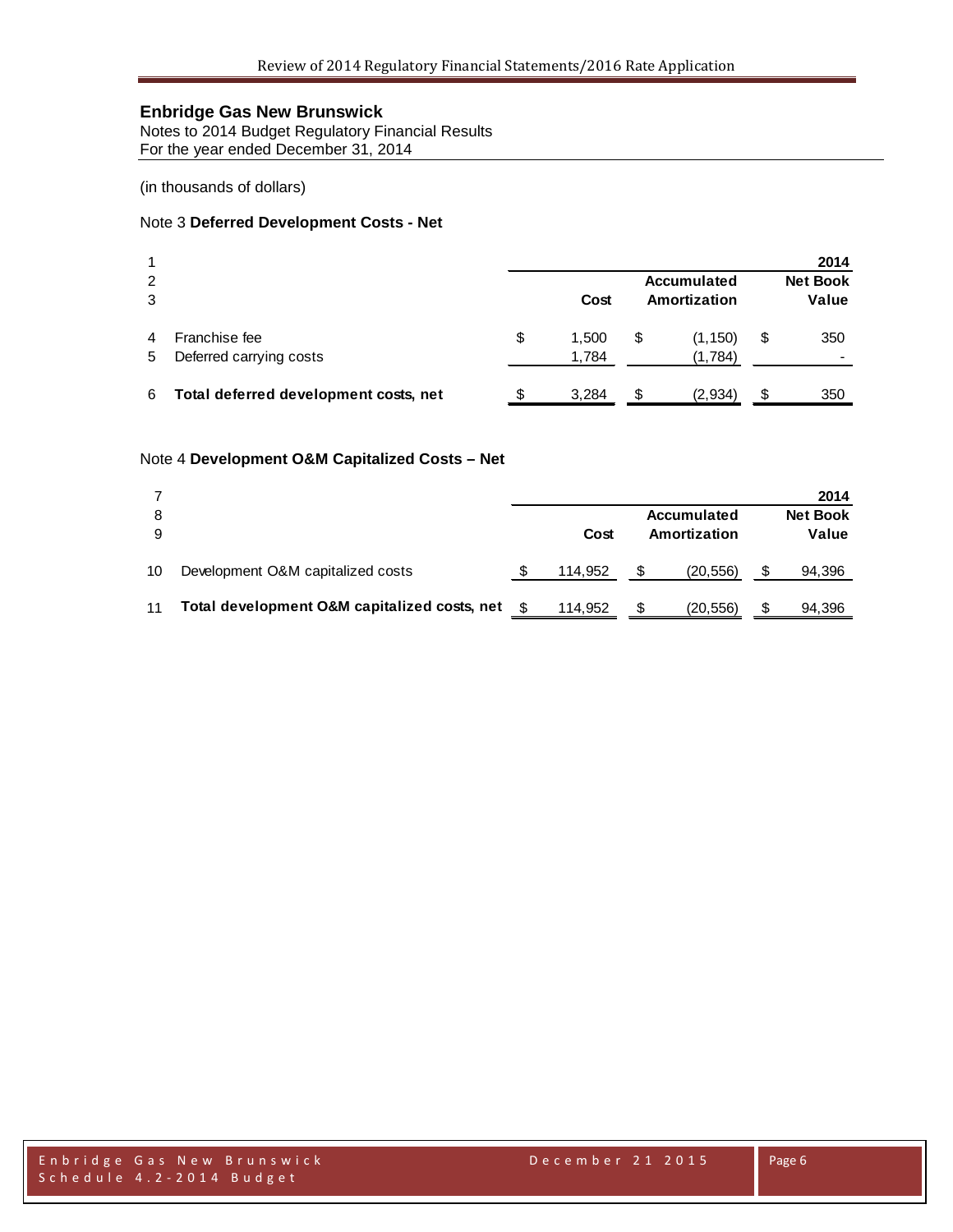Notes to 2014 Budget Regulatory Financial Results For the year ended December 31, 2014

(in thousands of dollars)

#### Note 5 **Other Regulated Assets**

|   |                                |   | 2014   |
|---|--------------------------------|---|--------|
| 2 | Cash, & Short Term Investments | S | 11,710 |
| 3 | Accounts Receivable            |   | 12,866 |
| 4 | Long term receivable           |   | 4,279  |
| 5 | Inventory                      |   | 1,334  |
| 6 |                                |   | 30,189 |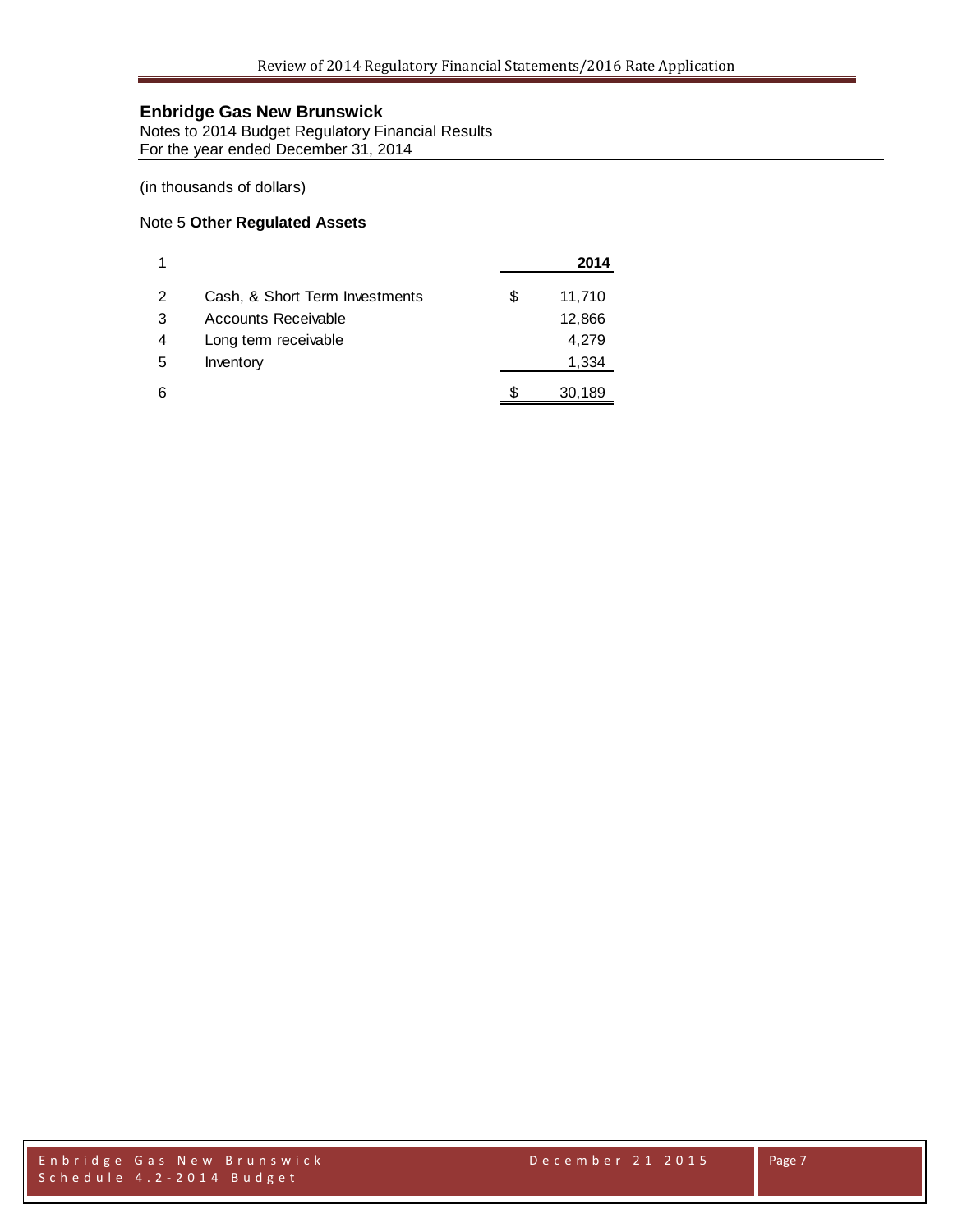Notes to 2014 Budget Regulatory Financial Results For the year ended December 31, 2014

(in thousands of dollars)

#### Note 6 **Long-term Advances from Associates and Affiliates**

|                |                                                         |                   |                      |               | 2014                |             |                  |  |  |
|----------------|---------------------------------------------------------|-------------------|----------------------|---------------|---------------------|-------------|------------------|--|--|
| $\overline{2}$ |                                                         |                   |                      |               | <b>Cost of Debt</b> |             |                  |  |  |
| 3              |                                                         | <b>Issue Date</b> | <b>Maturity Date</b> | <b>Amount</b> | Enbridge Inc.       | <b>EGNB</b> | <b>Requlated</b> |  |  |
| 4              | <b>Promissory Note</b>                                  | 30-Mar-05         | 30-Mar-15            | 6,000         | 5.04%               | 6.93%       | 6.04%            |  |  |
| 5              | Promissory Note                                         | 28-Dec-05         | 28-Dec-15            | 14,000        | 4.59%               | 6.53%       | 5.59%            |  |  |
| 6              | <b>Promissory Note</b>                                  | 19-Dec-06         | 19-Dec-16            | 18,000        | 4.82%               | 6.52%       | 5.82%            |  |  |
| $\overline{7}$ | <b>Promissory Note</b>                                  | 20-Dec-07         | 20-Dec-17            | 20,000        | 5.54%               | 5.85%       | 6.54%            |  |  |
| 8              | <b>Promissory Note</b>                                  | $9-Dec-09$        | 9-Dec-19             | 15,000        | 4.63%               | 5.63%       | 5.63%            |  |  |
| 9              | Promissory Note                                         | 22-Sep-10         | 22-Sep-15            | 4,000         | 3.25%               | 4.25%       | 4.25%            |  |  |
| 10             | <b>Promissory Note</b>                                  | 30-Dec-11         | 30-Dec-21            | 14,000        | 3.50%               | 4.50%       | 4.50%            |  |  |
| 11             | <b>Promissory Note</b>                                  | 8-Jan-13          | 8-Jan-20             | 7.500         | 3.67%               | 4.67%       | 4.67%            |  |  |
| 12             | <b>Promissory Note</b>                                  | 31-Dec-13         | 31-Dec-23            | 25,000        | 3.40%               | 4.40%       | 4.40%            |  |  |
| 13             | Promissory Note                                         | 30-Jun-14         | 29-Jun-24            | 5,000         | 3.80%               | 4.80%       | 4.80%            |  |  |
| 14             | <b>Promissory Note</b>                                  | 30-Dec-14         | 29-Dec-24            | 21,000        | 3.80%               | 4.80%       | 4.80%            |  |  |
| 15             | Total long term advances from associates and affiliates |                   |                      | \$<br>149,500 | 4.51%               | 5.66%       | 5.51%            |  |  |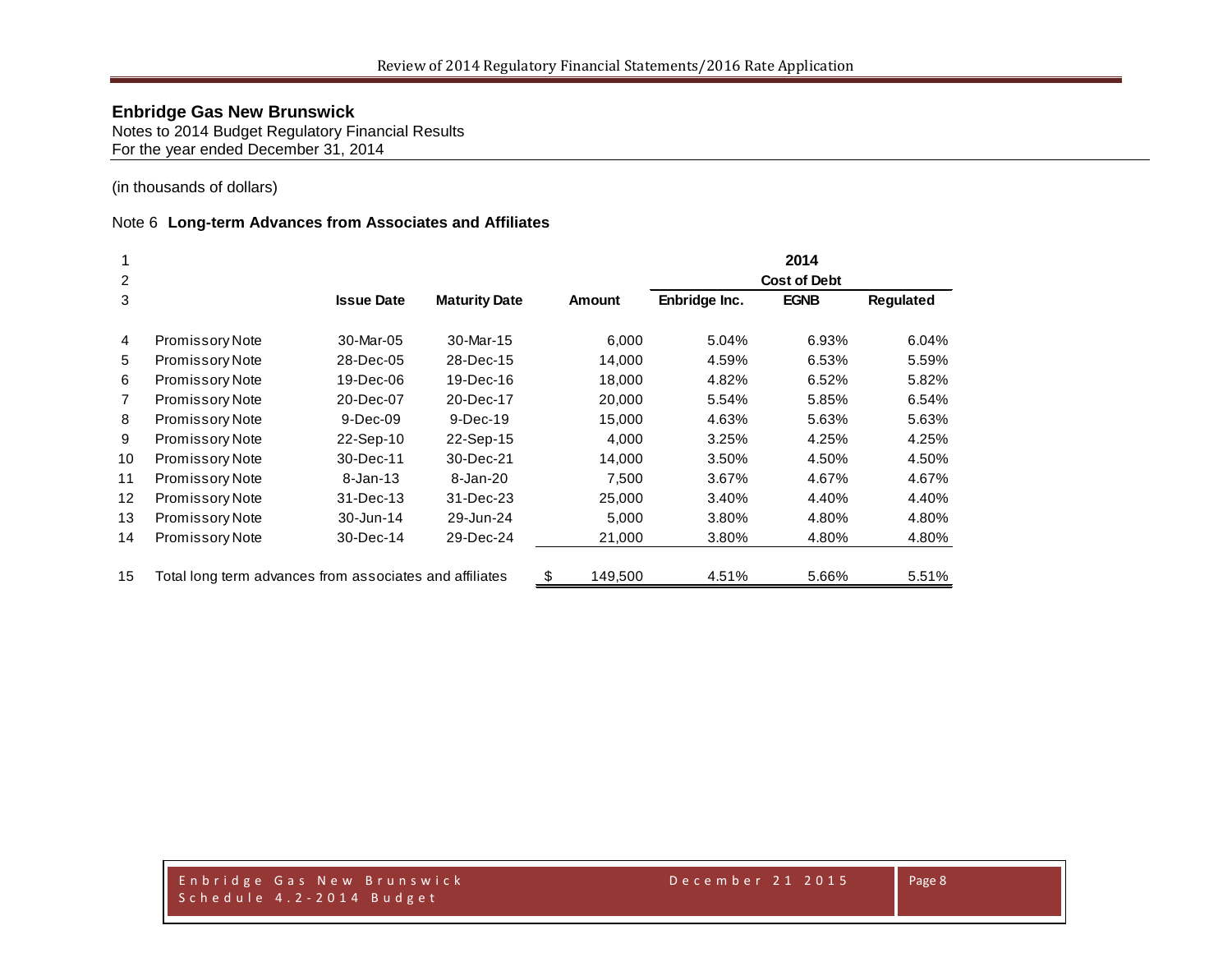Notes to 2014 Budget Regulatory Financial Results For the year ended December 31, 2014

(in thousands of dollars)

#### Note 7 **Other Regulated Liabilities**

|   |                                                  |   | 2014   |
|---|--------------------------------------------------|---|--------|
|   | 2 Due to affiliated companies                    | S | 11,676 |
| 3 | <b>Accounts Payable</b>                          |   | 9,970  |
| 4 | Long Term Payables                               |   | 3,061  |
|   | 5 Long Term Deferred Post Employment Liabilities |   | 1,026  |
| 6 |                                                  |   | 25,733 |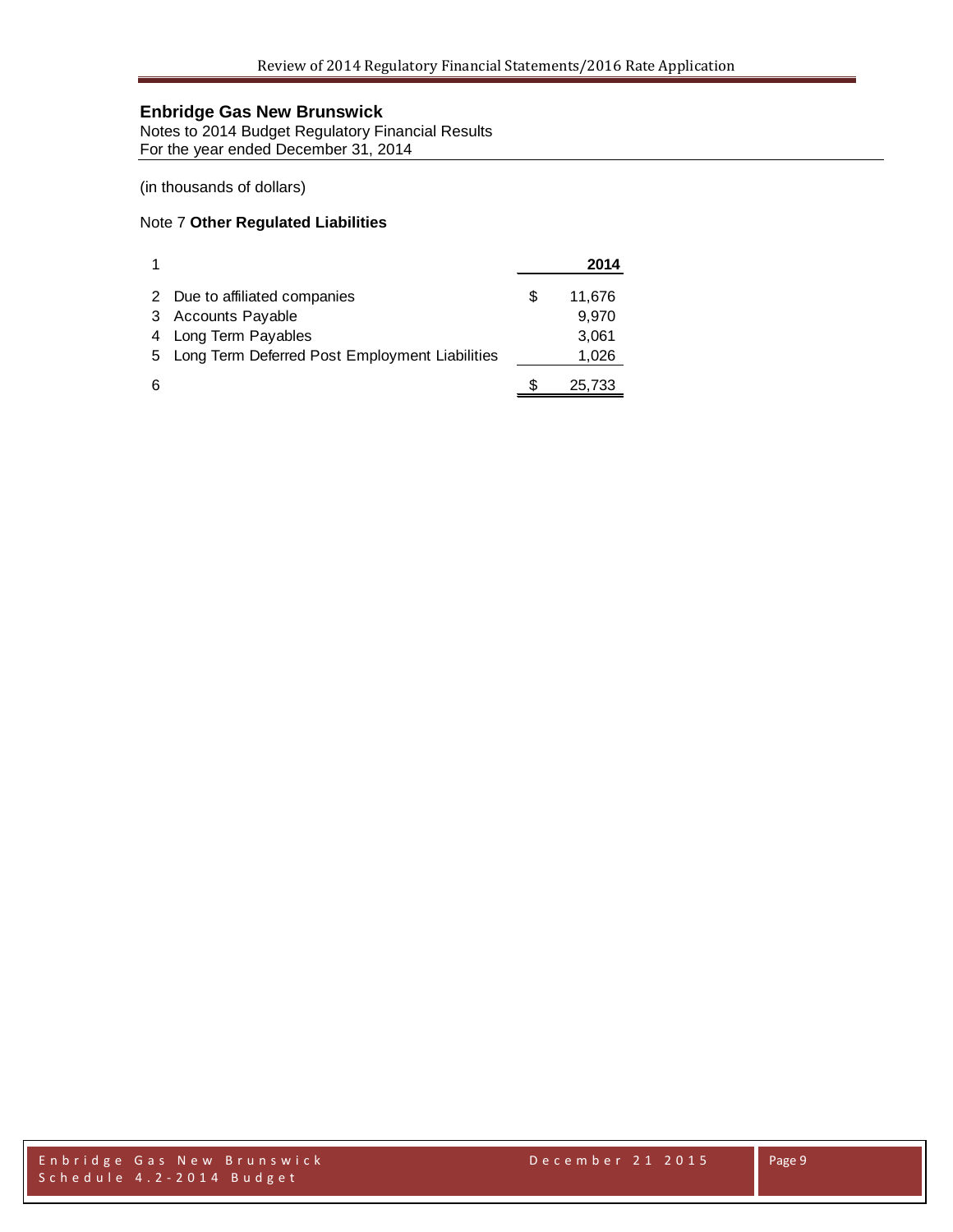Notes to 2014 Budget Regulatory Financial Results For the year ended December 31, 2014

(in thousands of dollars)

# Note 8 **Operating Revenue**

#### **a. Gas Distribution**

| 1      |                                                                                                                                                                                                               | 2014 |                                                   |                                          |                                             |  |
|--------|---------------------------------------------------------------------------------------------------------------------------------------------------------------------------------------------------------------|------|---------------------------------------------------|------------------------------------------|---------------------------------------------|--|
| 2<br>3 |                                                                                                                                                                                                               |      | <b>Revenue</b>                                    |                                          | <b>Customers Throughput</b><br>TJs          |  |
|        | 4 Small General Service (SGS)<br>5 Mid-General Service (MGS)<br>6 Large General Service (LGS)<br>7 Contract General Service (CGS)<br>8 Industrial Contract General Service (ICGS)<br>9 Off-Peak Service (OPS) | \$   | 9,658<br>13,254<br>9,074<br>6,292<br>6,778<br>201 | 10,252<br>1,534<br>413<br>94<br>10<br>15 | 931<br>990<br>1,147<br>1,158<br>2,128<br>49 |  |
|        | 10 Total                                                                                                                                                                                                      |      | 45,257                                            | 12,318                                   | 6,403                                       |  |

11 1 Terajoule (TJ) = 1,000 Gigajoules (GJ)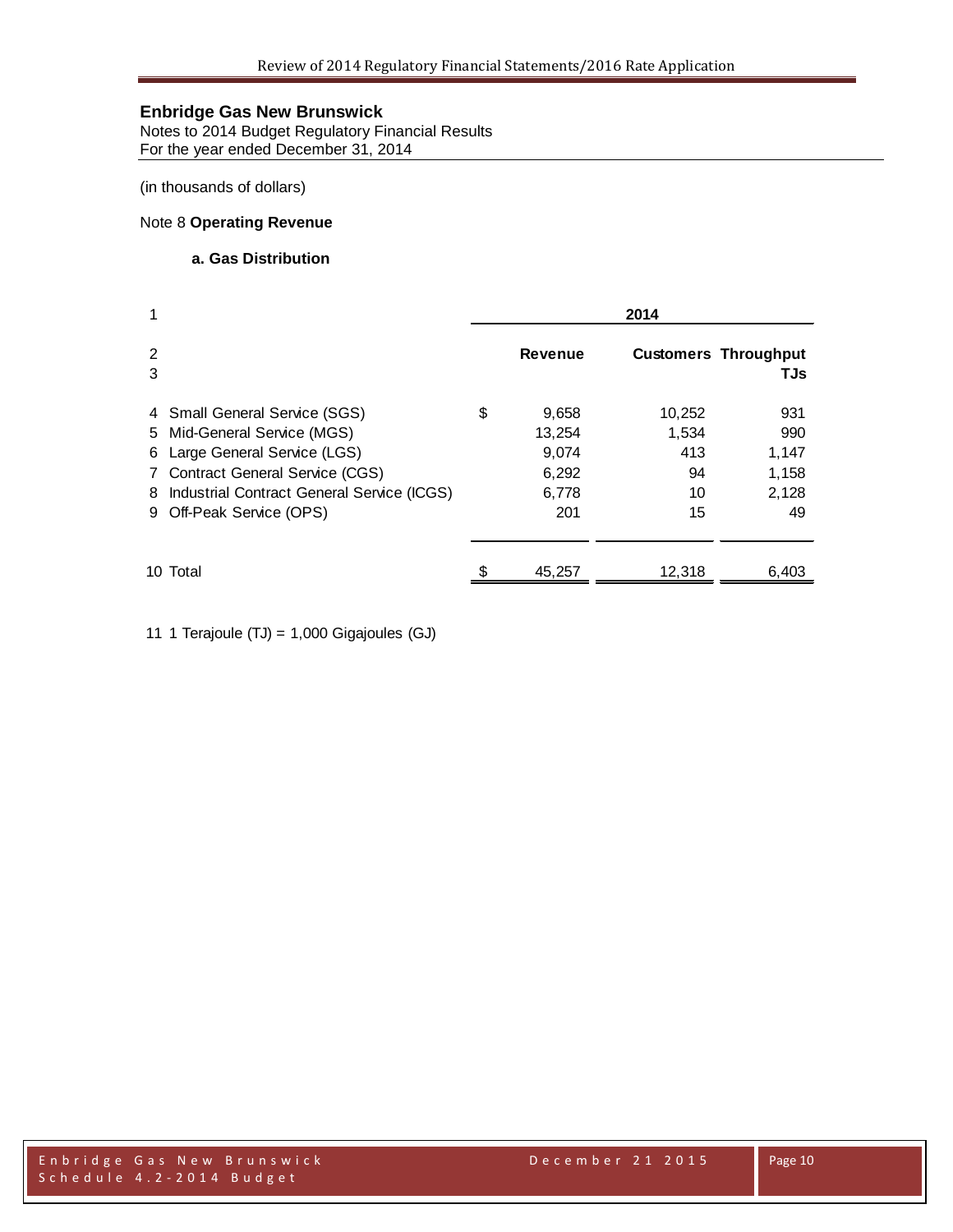Notes to 2014 Budget Regulatory Financial Results For the year ended December 31, 2014

(in thousands of dollars)

# Note 8 **Operating Revenue (continued)**

## **b. Miscellaneous**

|                                                                 |    | 2014 |
|-----------------------------------------------------------------|----|------|
| 2 Agent billing and collection<br>3 Other miscellaneous revenue | S. | 174  |
| 4 Total miscellaneous                                           |    |      |

#### 5 **Details of Agent Billing and Collection Revenue** 6 (in dollars)

|                                                                     |    | 2014            |
|---------------------------------------------------------------------|----|-----------------|
| 8 Small General Service (SGS)                                       | S. | 137,008         |
| 9 Mid-General Service (MGS)                                         |    | 21,023          |
| 10 Large General Service (LGS)<br>11 Contract General Service (CGS) |    | 12,635<br>2,521 |
| 12 Industrial Contract General Service (ICGS)                       |    | 413             |
| 13 Off-Peak Service (OPS)                                           |    | 719             |
|                                                                     |    |                 |
| 14 Total agent billing and collection revenue                       |    | 174.319         |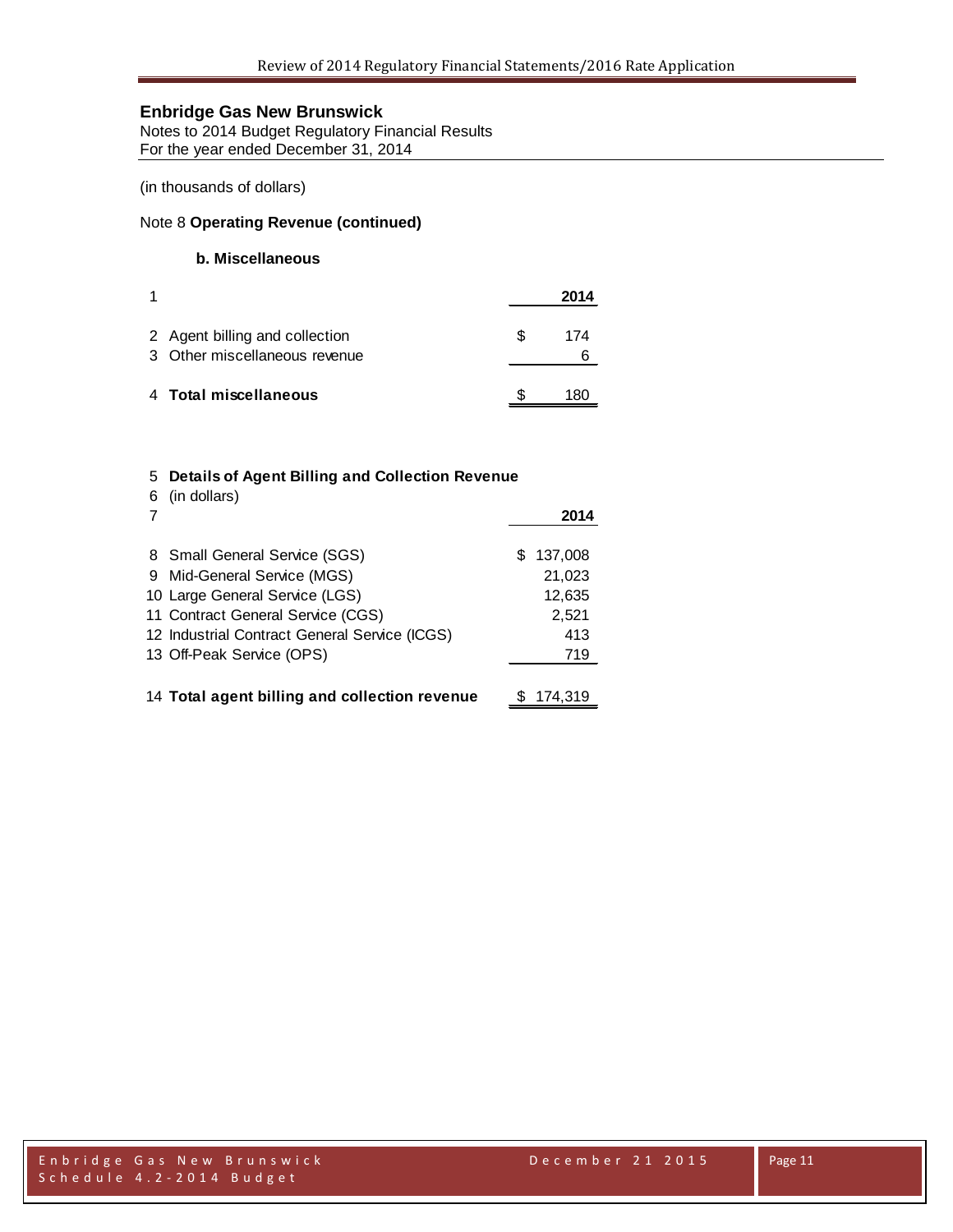Notes to 2014 Budget Regulatory Financial Results For the year ended December 31, 2014

(in thousands of dollars)

#### Note 9 **Operating and Maintenance Expenses**

| 1 |                                              | 2014        |
|---|----------------------------------------------|-------------|
|   |                                              |             |
| 2 | Corporate management                         | \$<br>1,148 |
| 3 | Corporate administration                     | 1,021       |
| 4 | Financial reporting                          | 934         |
| 5 | Information technology                       | 1,192       |
| 6 | Regulatory & upstream                        | 1,057       |
| 7 | Sales & marketing                            | 1,860       |
| 8 | Distribution & maintenance                   | 5,510       |
| 9 | Customer care                                | 1,149       |
|   | 10 Human resources                           | 3,120       |
|   | 11 Gas transportation and related activities | 2,134       |
|   | 12 Total prior to capitalization             | 19,125      |
|   |                                              |             |
|   | 13 Property, plant & equipment               | 5,307       |
|   | 14 Total capitalized                         | 5,307       |
|   | 15 Total expense                             | 13,818      |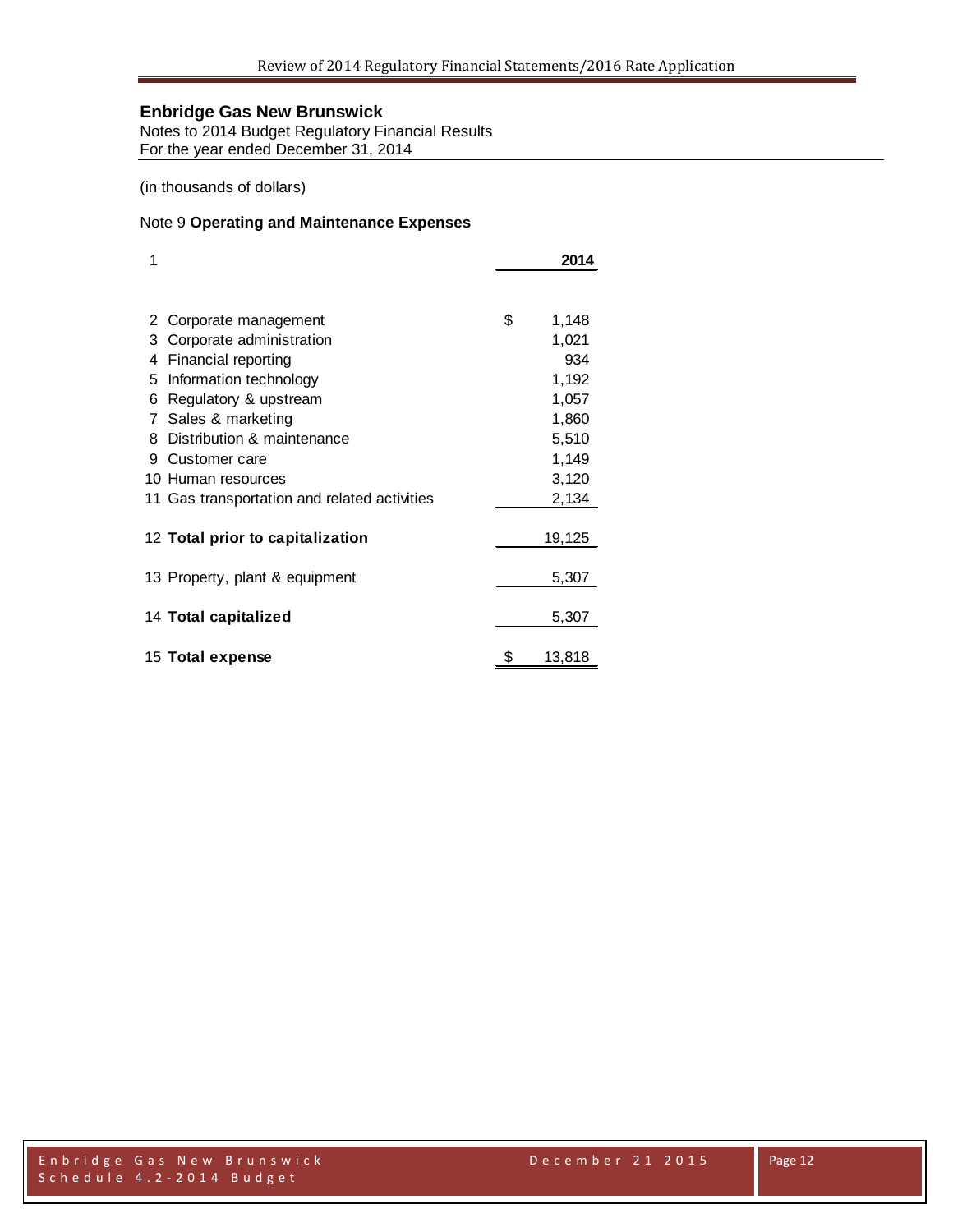Notes to 2014 Budget Regulatory Financial Results For the year ended December 31, 2014

#### (in thousands of dollars)

# Note 10 **Interest on Amounts Due to Associates & Affiliates and Other Interest**

|                                                                                                    | 2014  |
|----------------------------------------------------------------------------------------------------|-------|
| Interest on long-term debt<br>AIDC - allowance for funds used during construction (debt component) | 8.407 |
| Total interest on amounts due to associates & affiliates and other interest                        | 8.409 |

#### Note 11 **Regulated Return on Equity**

| 5 |                                                                                                      | 2014   |
|---|------------------------------------------------------------------------------------------------------|--------|
| 6 | Regulated return on equity<br>AEDC - allowance for funds used during construction (equity component) | 13.545 |
| 8 | Total regulated return on equity                                                                     | 13,547 |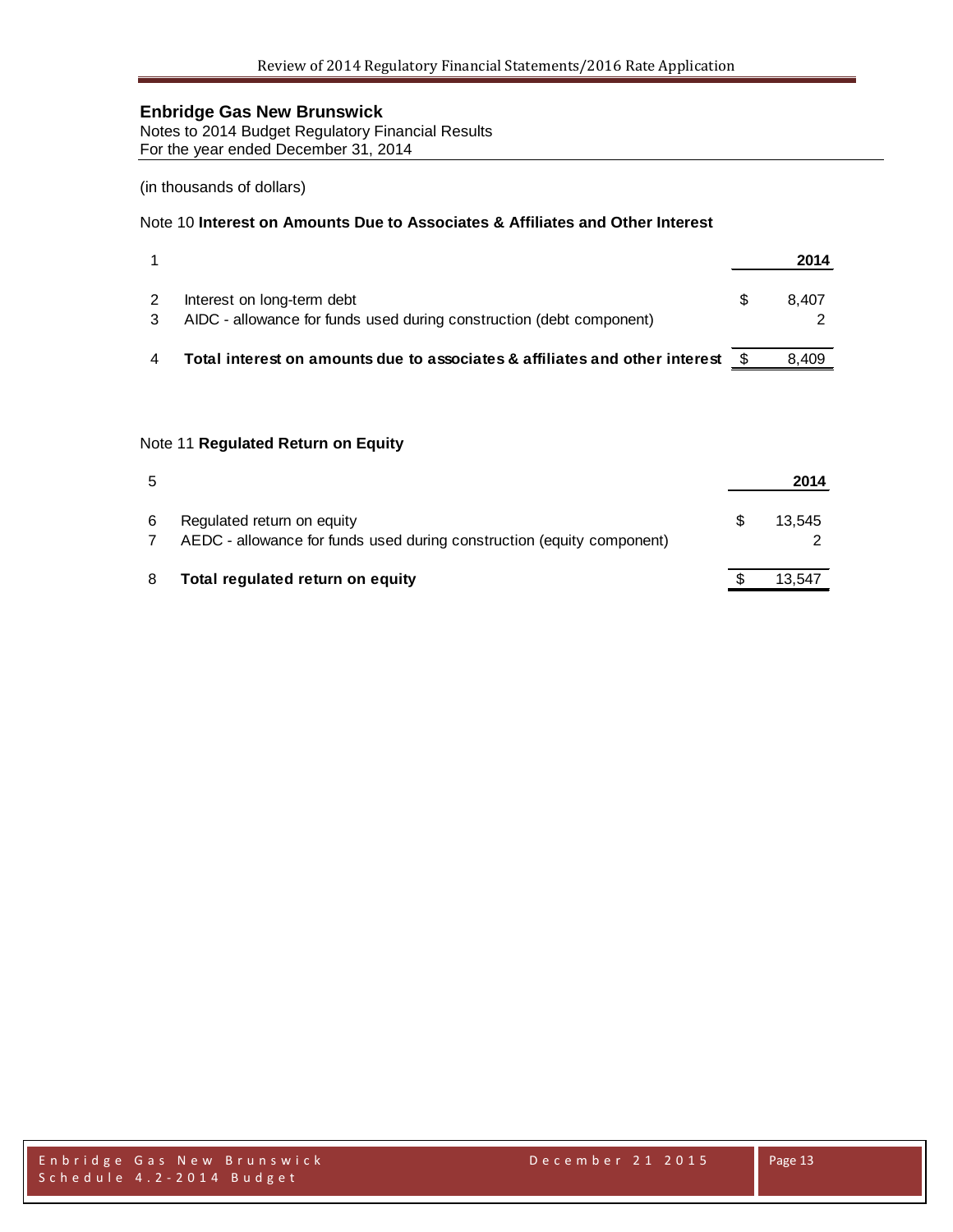Notes to 2014 Budget Regulatory Financial Results For the year ended December 31, 2014

(in thousands of dollars)

# Note 12 **Rate Base for Regulatory Purposes**

## **Property, plant & equipment**

|    | Cost                     | 233.318   |
|----|--------------------------|-----------|
| -3 | Accumulated amortization | (54, 574) |
|    | Net                      | 178.744   |

#### **Deferred charges**

| 6  | Franchise fee, at cost            |    | 1,500     |
|----|-----------------------------------|----|-----------|
| 7  | Accumulated amortization          |    | (1, 150)  |
| 8  | <b>Net</b>                        |    | 350       |
|    |                                   |    |           |
| 9  | Development O&M capitalized costs |    | 114,952   |
| 10 | Accumulated amortization          |    | (20, 556) |
| 11 | <b>Net</b>                        |    | 94,396    |
| 12 | Deferred carrying costs, at cost  |    | 1,784     |
| 13 | Accumulated amortization          |    | (1,784)   |
| 14 | <b>Net</b>                        |    |           |
|    |                                   |    |           |
| 15 | Deferral account                  |    |           |
| 16 | <b>Total deferred charges</b>     |    | 94,746    |
| 17 | <b>Term deposit</b>               |    | 2,959     |
| 18 | <b>Working capital allowance</b>  |    | 1,407     |
| 19 | Total rate base                   | S  | 277,856   |
| 20 | Average rate base                 | \$ | 277,267   |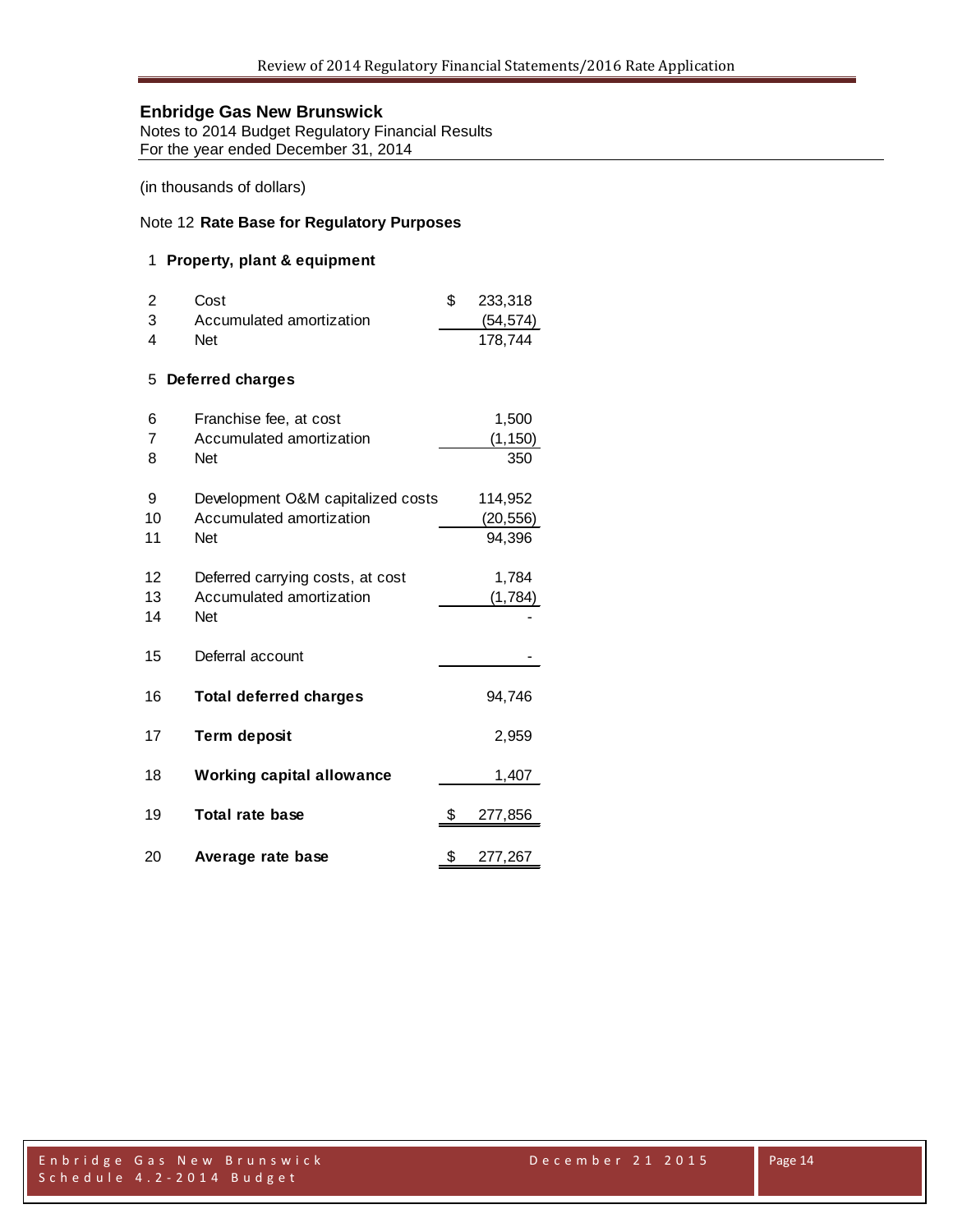Notes to 2014 Budget Regulatory Financial Results For the year ended December 31, 2014

(in thousands of dollars)

## Note 13 **Capital Structure for Regulatory Purposes**

|    |                              |    | 2014               |
|----|------------------------------|----|--------------------|
|    | 2 Capital structure          |    |                    |
|    | 3 Long-term debt<br>4 Equity | \$ | 149,500<br>131,805 |
| 5. | Total                        | S  | 281,305            |

#### **Capital structure percentage**

| 7 Long-term debt | 53.15%  |
|------------------|---------|
| 8 Equity         | 46.85%  |
| 9 Total          | 100.00% |

#### **Capital structure average percentage for regulatory purposes**

| 11 Long-term debt | 55.00%  |
|-------------------|---------|
| 12 Equity         | 45.00%  |
| 13 Total          | 100.00% |

#### **Weighted cost of capital for regulatory purposes**

| 16 Long-term debt | 3.03% |
|-------------------|-------|
| 17 Equity         | 4.91% |
| 18 Total          | 7.94% |